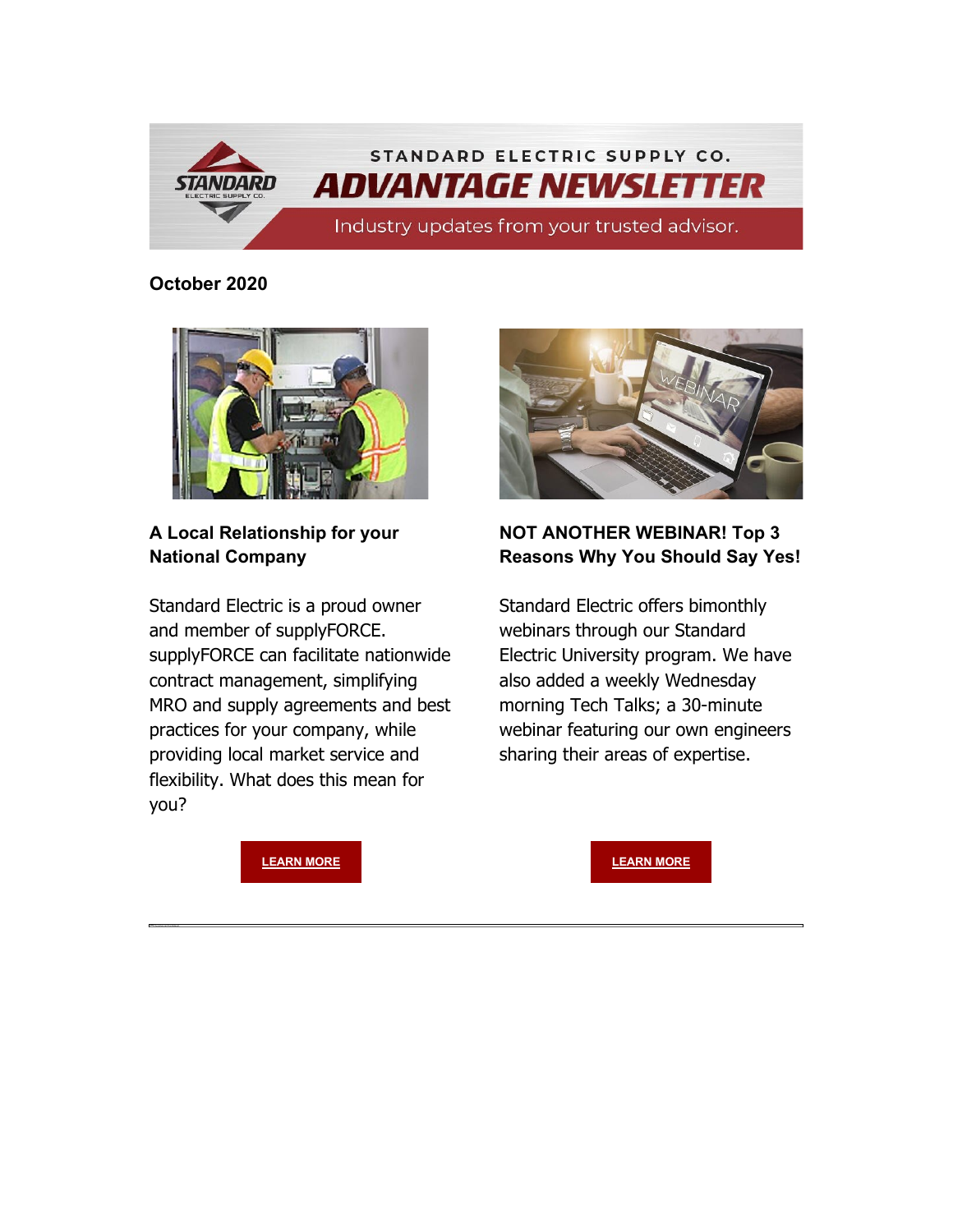

### **Faster than a Speeding BULLET, Quick Connect Liquidtight Fittings**

Aptly named the BULLET, ABB's new Quick Connect<sup>™</sup> liquidtight fittings allows for fast and effective installation of the fitting into a box or panel without having to access the inside of the enclosure. It was designed to provide a liquidtight seal when terminating liquidtight nonmetallic conduit (UL Type B) to a box. **[Continue Reading...](https://info.standardelectricsupply.com/e2t/tc/VW0byl36WkdqW7cY_Rv19ZdkDW3_3yVc4hF7qDN91mn7w5nxGrV3Zsc37CgC67W2-w-Ms717JvCW89mxXZ2qM0s2W5VV5dN60s17BW8wjlDr41lHkjVG4nzj548SlfW2Z2ddR4F3m2zW29GL0G394sBXW4_L5nJ6r_TZrW5slsjy8QdJqfW7RL0VK3SWntvW48Glbs93fQRlW7LqVdn92ZBB4VBC8Fb3L3ydFW3ksbZ26fW-KRW7TkR-m32DDzxW8yZ95L63t06mW6TtX3G9b8Cj-W940W1N3QWfxdVBzBzp3dBz46W2QW1_l3qN2twW56s9315_4ydqW5_B5wM5p6FqhW7PrJWt5m82p4W554pGD1xrbLqW2lsvXd7cyPddW5_v9Hv1G3xJzW7LSmsm5-lc32W3HYtd95PyB_tW95Yh4z41CYp-W8t-43S7hGkcHV1YvTf6-_Mm_W56xwQH5klKhNW2zmPDl793D34W5KVhrH2HfrX93pXB1)**



## **Cables for Food and Beverage Processing Applications**

Safe and sanitary manufacturing conditions are essential when it comes to the food and beverage industry. The food safe design of LUTZE SILFLEX® FBP makes it the ultimate cabling solution for these demanding requirements. **[Continue](https://info.standardelectricsupply.com/e2t/tc/VW0byl36WkdqW7cY_Rv19ZdkDW3_3yVc4hF7qDN91mn855nxH1V3Zsc37CgHB1W639_308mxLxXW7ZPjLM4fndP6N9cV_jP--k9zW5sx3zH6n2nVgVl8TYb2jyCT4N3SrKYfRjP88W50b01l59j-KTVqTCxy7FZyw7W1dvBXH2bMXF2VMdCMc7wxpb9W7Cw_1T7BMTQqW1Cl4F86MQslqW7DZmdX84flHyW7djqdn1Hvfj-W53x68k4xqhd5Vyp2FF17B9fsW584NLQ4L2g_kW3TSll65pRsKCW8n76b92ZNfzJW6d0Gr48cgYRsW3sW5b38rDRPGW241kQs1hlpDBW4NpHcX1h9ryzW34kVXQ52BtgMW860LJ64W59hJW7GylVC8Kk1qDN67Qh4rjf5MzW53FGQ45xnG4rW1tm4LH68cRZRN1xdGJmPKY67W3cfrYm6tgJTMW1QBHYw6tQyLHW24QvQN2fDZ0CW5VWhdm6XJmBSW1zzjMq3KHC6MN1QXKXrjVCHHW544WlS6S-b8cW7RT_bv30NLgJ36d61)  [Reading...](https://info.standardelectricsupply.com/e2t/tc/VW0byl36WkdqW7cY_Rv19ZdkDW3_3yVc4hF7qDN91mn855nxH1V3Zsc37CgHB1W639_308mxLxXW7ZPjLM4fndP6N9cV_jP--k9zW5sx3zH6n2nVgVl8TYb2jyCT4N3SrKYfRjP88W50b01l59j-KTVqTCxy7FZyw7W1dvBXH2bMXF2VMdCMc7wxpb9W7Cw_1T7BMTQqW1Cl4F86MQslqW7DZmdX84flHyW7djqdn1Hvfj-W53x68k4xqhd5Vyp2FF17B9fsW584NLQ4L2g_kW3TSll65pRsKCW8n76b92ZNfzJW6d0Gr48cgYRsW3sW5b38rDRPGW241kQs1hlpDBW4NpHcX1h9ryzW34kVXQ52BtgMW860LJ64W59hJW7GylVC8Kk1qDN67Qh4rjf5MzW53FGQ45xnG4rW1tm4LH68cRZRN1xdGJmPKY67W3cfrYm6tgJTMW1QBHYw6tQyLHW24QvQN2fDZ0CW5VWhdm6XJmBSW1zzjMq3KHC6MN1QXKXrjVCHHW544WlS6S-b8cW7RT_bv30NLgJ36d61)**



#### **Heavy duty, Reliable, Multi -color Visual Signaling Device**

Like a chameleon Edwards' 105XBRi Series XTRA -BRITETM LED Multi - Status Indicator does it all. With a quick adjustment to the dip switch settings, the flexible multi -status indicators can instantly adapt for use with or without an external control